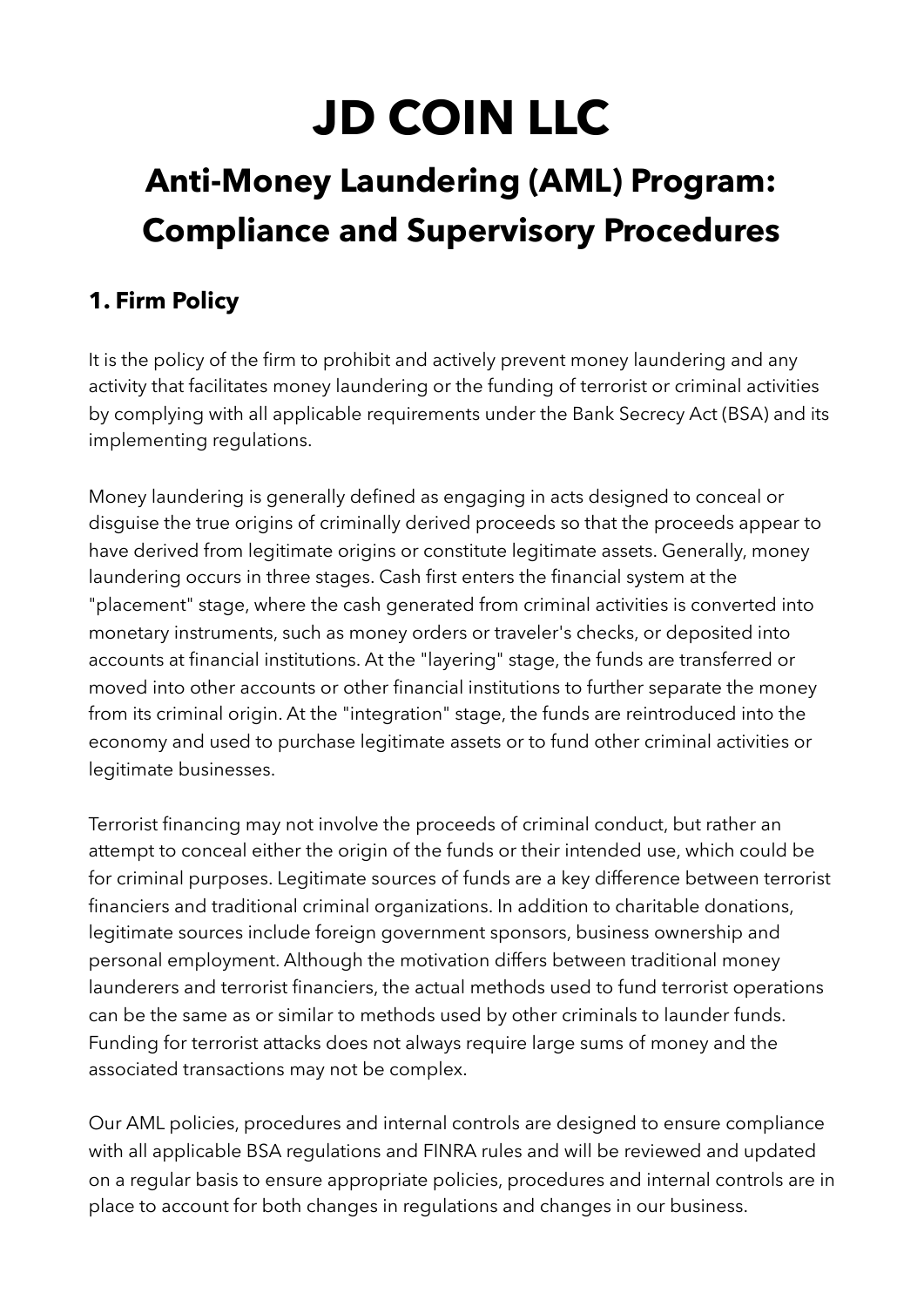Rules: 31 C.F.R. § 103.120(c); FINRA Rule 3310.

## **2. AML Compliance Person Designation and Duties**

The firm has designated DEEPAK PRASHAR as its Anti-Money Laundering Program Compliance Person (AML Compliance Person), with full responsibility for the firm's AML program.

DEEPAK PRASHAR has a working knowledge of the BSA and its implementing regulations and is qualified by experience, knowledge and training. The duties of the AML Compliance Person will include monitoring the firm's compliance with AML obligations, overseeing communication and training for employees. The AML Compliance Person will also ensure that the firm keeps and maintains all of the required AML records and will ensure that Suspicious Activity Reports (SAR-SFs) are filed with the Financial Crimes Enforcement Network (FinCEN) when appropriate. The AML Compliance Person is vested with full responsibility and authority to enforce the firm's AML program.

The firm will provide FINRA with contact information for the AML Compliance Person, including: (1) name; (2) title; (3) mailing address; (4) email address; (5) telephone number; and (6) facsimile number through the FINRA Contact System (FCS). The firm will promptly notify FINRA of any change in this information through FCS and will review, and if necessary update, this information within 17 business days after the end of each calendar year. The annual review of FCS information will be conducted by DEEPAK PRASHAR and will be completed with all necessary updates being provided no later than 17 business days following the end of each calendar year. In addition, if there is any change to the information, [*Name*] will update the information promptly, but in any event not later than 30 days following the change.

Rules: 31 C.F.R. § 103.120; FINRA Rule 3310, NASD Rule 1160.

## **3. Giving AML Information to Federal Law Enforcement Agencies and Other Financial Institutions**

#### *A. FinCEN Requests Under USA PATRIOT Act Section 314(a)*

We will respond to a Financial Crimes Enforcement Network (FinCEN) request concerning accounts and transactions (a 314(a) Request) by immediately searching our records to determine whether we maintain or have maintained any account for, or have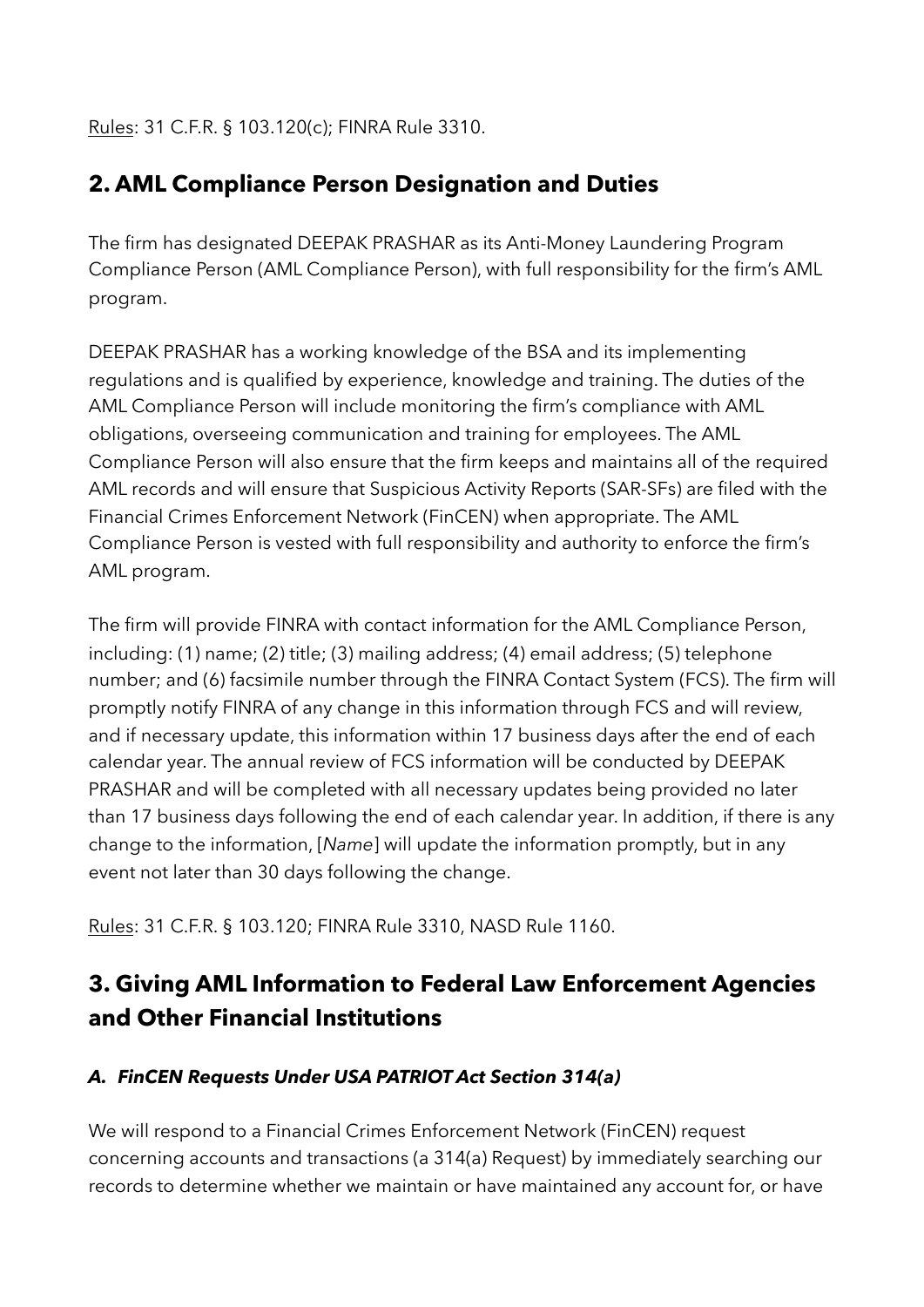engaged in any transaction with, each individual, entity or organization named in the 314(a) Request as outlined in the Frequently Asked Questions (FAQ) located on FinCEN's secure Web site. We understand that we have 14 days (unless otherwise specified by FinCEN) from the transmission date of the request to respond to a 314(a) Request. We will designate through the FINRA Contact System (FCS) one or more persons to be the point of contact (POC) for 314(a) Requests and will promptly update the POC information following any change in such information. (*See also* Section 2 above regarding updating of contact information for the AML Compliance Person.) Unless otherwise stated in the 314(a) Request or specified by FinCEN, we are required to search those documents outlined in FinCEN's FAQ. If we find a match, DEEPAK PRASHAR will report it to FinCEN via FinCEN's Web-based 314(a) Secure Information Sharing System within 14 days or within the time requested by FinCEN in the request. If the search parameters differ from those mentioned above (for example, if FinCEN limits the search to a geographic location), DEEPAK PRASHAR will structure our search accordingly.

If DEEPAK PRASHAR searches our records and does not find a matching account or transaction, then will not reply to the 314(a) Request. We will maintain documentation that we have performed the required search by maintaining a log showing the date of the request, the number of accounts searched, the name of the individual conducting the search and a notation of whether or not a match was found].

We will not disclose the fact that FinCEN has requested or obtained information from us, except to the extent necessary to comply with the information request. DEEPAK PRASHAR will review, maintain and implement procedures to protect the security and confidentiality of requests from FinCEN similar to those procedures established to satisfy the requirements of Section 501 of the Gramm-Leach-Bliley Act with regard to the protection of customers' nonpublic information.

We will direct any questions we have about the 314(a) Request to the requesting federal law enforcement agency as designated in the request.

Unless otherwise stated in the 314(a) request, we will not be required to treat the information request as continuing in nature, and we will not be required to treat the periodic 314(a) Requests as a government provided list of suspected terrorists for purposes of the customer identification and verification requirements.

Rule: 31 C.F.R. § 103.100.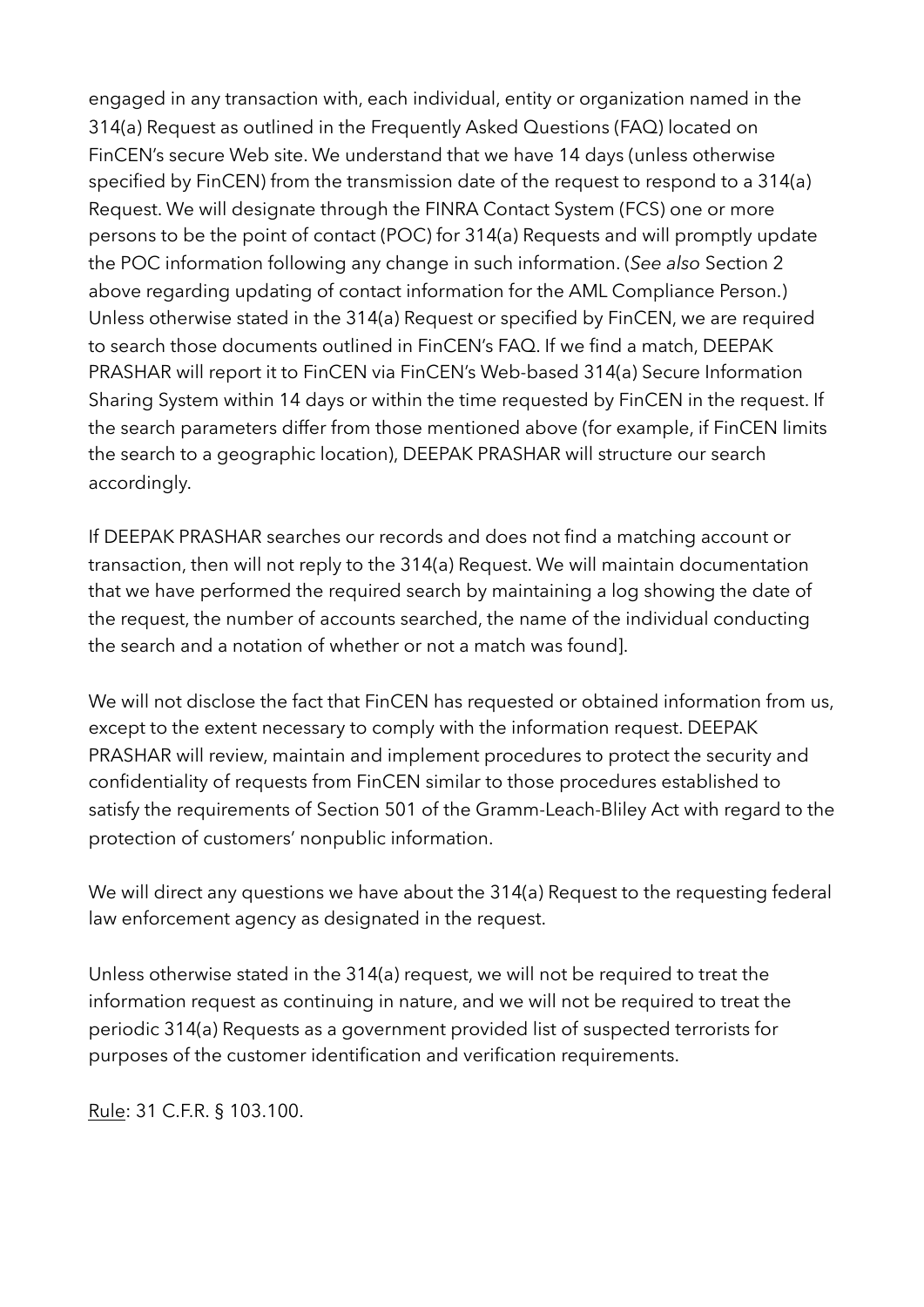#### *B. Voluntary Information Sharing With Other Financial Institutions Under USA PATRIOT Act Section 314(b)*

We will share information with other financial institutions regarding individuals, entities, organizations and countries for purposes of identifying and, where appropriate, reporting activities that we suspect may involve possible terrorist activity or money laundering. DEEPAK PRASHAR will ensure that the firm files with FinCEN an initial notice before any sharing occurs and annual notices thereafter. We will use the notice form found at FinCEN's website. Before we share information with another financial institution, we will take reasonable steps to verify that the other financial institution has submitted the requisite notice to FinCEN, either by obtaining confirmation from the financial institution or by consulting a list of such financial institutions that FinCEN will make available. We understand that this requirement applies even to financial institutions with which we are affiliated, and that we will obtain the requisite notices from affiliates and follow all required procedures*.*

We will employ strict procedures both to ensure that only relevant information is shared and to protect the security and confidentiality of this information, by segregating it from the firm's other books and records.

We also will employ procedures to ensure that any information received from another financial institution shall not be used for any purpose other than:

- Identifying and, where appropriate, reporting on money laundering or terrorist activities;
- Determining whether to establish or maintain an account, or to engage in a transaction;
- Assisting the financial institution in complying with performing such activities.

Rule: 31 C.F.R. § 103.110.

#### *C. Joint Filing of SARs by Broker-Dealers and Other Financial Institutions*

We will also share information about a particular suspicious transaction with any brokerdealer, as appropriate, involved in that particular transaction for purposes of determining whether we will file jointly a SAR-SF.

When introducing a firm, we will share information about particular suspicious transactions with our clearing broker for purposes of determining whether we and our clearing broker will file jointly a SAR-SF. In cases in which we file a joint SAR-SF for a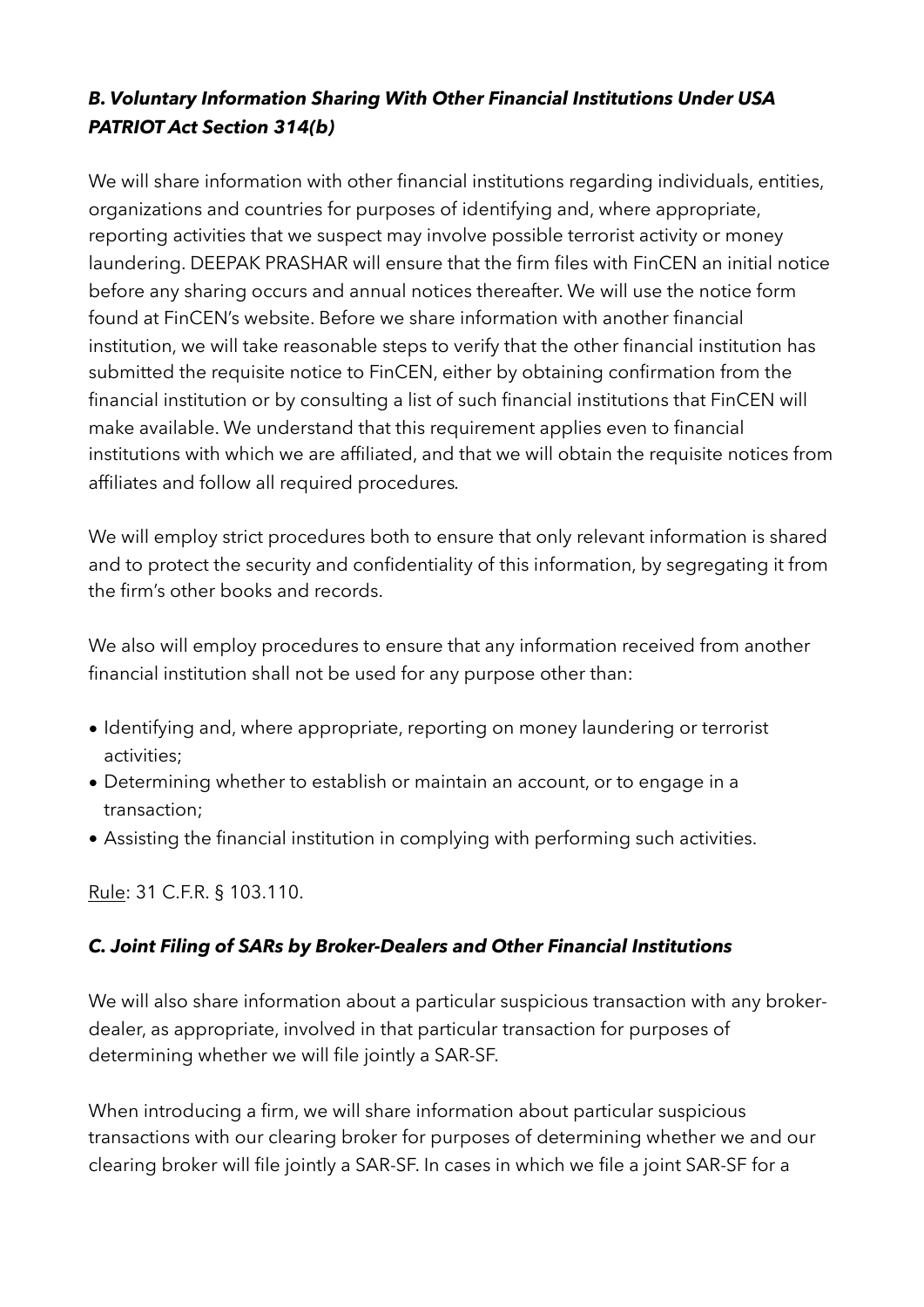transaction that has been handled both by us and by the clearing broker, we may share with the clearing broker a copy of the filed SAR-SF.

If we determine it is appropriate to jointly file a SAR-SF, we understand that we cannot disclose that we have filed a SAR-SF to any financial institution except the financial institution that is filing jointly. If we determine it is not appropriate to file jointly (*e.g.*, because the SAR-SF concerns the other broker-dealer or one of its employees), we understand that we cannot disclose that we have filed a SAR-SF to any other financial institution or insurance company.

Rules: 31 C.F.R. §103.19; 31 C.F.R. § 103.38; 31 C.F.R. § 103.110.

## **4. Checking the Office of Foreign Assets Control Listings**

Before opening an account, and on an ongoing basis, DEEPAK PRASHAR will check to ensure that a customer does not appear on the SDN list or is not engaging in transactions that are prohibited by the economic sanctions and embargoes administered and enforced by OFAC. Because the SDN list and listings of economic sanctions and embargoes are updated frequently, we will consult them on a regular basis and subscribe to receive any available updates when they occur. With respect to the SDN list, we may also access that list through various software programs to ensure speed and accuracy. DEEPAK PRASHAR will also review existing accounts against the SDN list and listings of current sanctions and embargoes when they are updated and DEEPAK PRASHAR will document the review.

If we determine that a customer is on the SDN list or is engaging in transactions that are prohibited by the economic sanctions and embargoes administered and enforced by OFAC, we will reject the transaction and/or block the customer's assets and file a blocked assets and/or rejected transaction form with OFAC within 10 days. We will also call the OFAC Hotline at (800) 540-6322 immediately.

Our review will include customer accounts, transactions involving customers (including activity that passes through the firm such as wires) and the review of customer transactions that involve physical security certificates or application-based investments (*e.g.*, mutual funds).

## **5. Customer Identification Program**

In addition to the information we must collect under FINRA Rule 2010 (Standards of Commercial Honor and Principles of Trade), NASD Rules 2310 (Recommendations to Customers - Suitability) and 3110 (Books and Records) and Securities Exchange Act of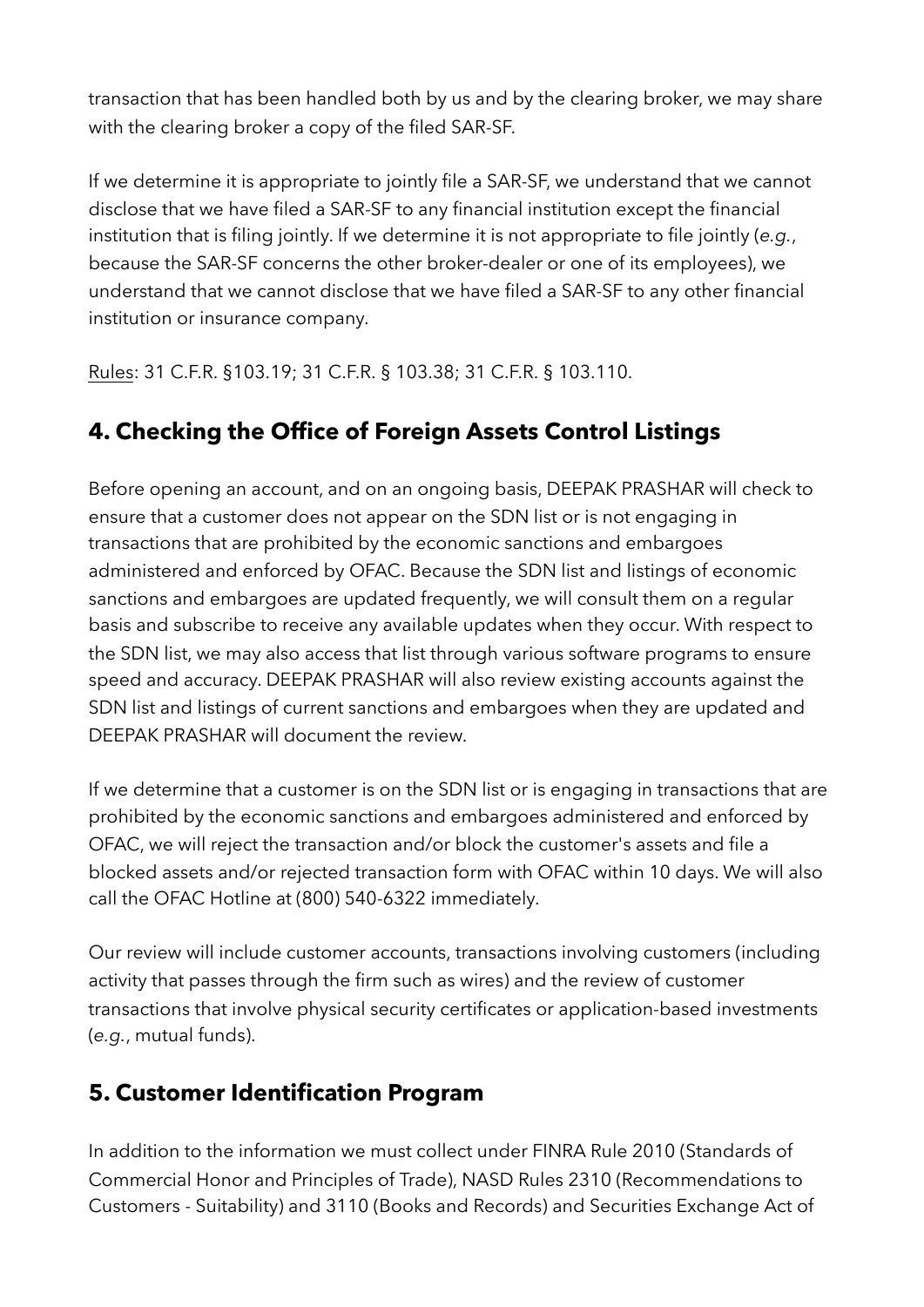1934 (Exchange Act) Rules 17a-3(a)(9) (Beneficial Ownership regarding Cash and Margin Accounts) and 17a-3(a)(17) (Customer Accounts), we have established, documented and maintained a written Customer Identification Program (CIP). We will collect certain minimum customer identification information from each customer who opens an account; utilize risk-based measures to verify the identity of each customer who opens an account; record customer identification information and the verification methods and results; provide the required adequate CIP notice to customers that we will seek identification information to verify their identities; and compare customer identification information with government-provided lists of suspected terrorists, once such lists have been issued by the government. *See* Section 5.g. (Notice to Customers) for additional information.

We will collect information to determine whether any entity opening an account would be excluded as a "customer," pursuant to the exceptions outlined in 31 CFR 103.122(a) (4)(ii) (*e.g.*, documentation of a company's listing information, licensing or registration of a financial institution in the U.S, and status or verification of the authenticity of a government agency or department).

#### *A. Required Customer Information*

*Prior* to opening an account, we will collect the following information for all accounts, if applicable, for any person, entity or organisation that is opening a new account and whose name is on the account:

- I. the name;
- II. date of birth (for an individual);
- III. an address, which will be a residential or business street address (for an individual), an Army Post Office (APO) or Fleet Post Office (FPO) box number, or residential or business street address of next of kin or another contact individual (for an individual who does not have a residential or business street address), or a principal place of business, local office, or other physical location (for a person other than an individual); and
- IV. an identification number, which will be a taxpayer identification number (for U.S. persons), or one or more of the following: a taxpayer identification number, passport number and country of issuance, alien identification card number, or number and country of issuance of any other government-issued document evidencing nationality or residence and bearing a photograph or other similar safeguard (for non-U.S. persons).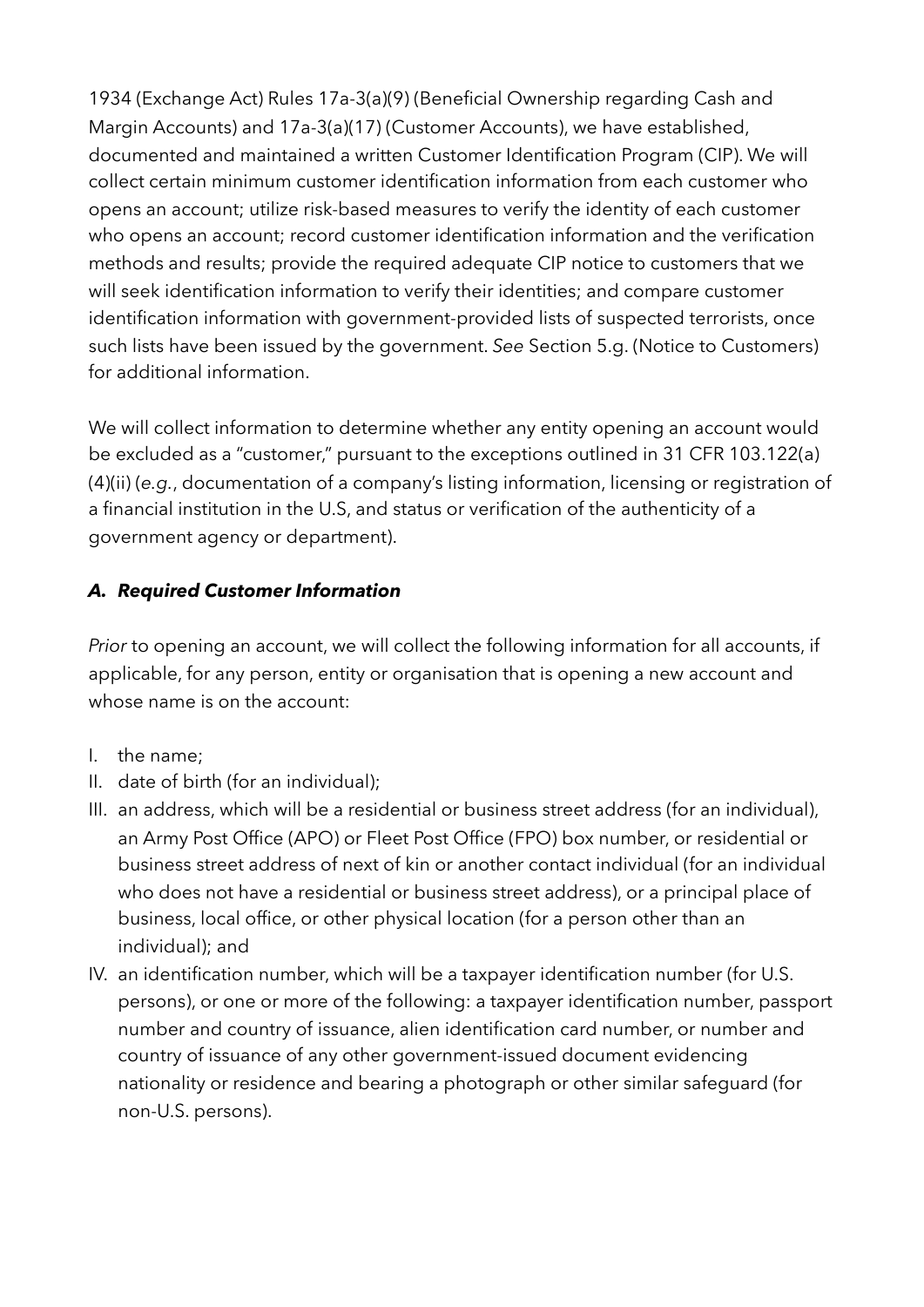When opening an account for a foreign business or enterprise that does not have an identification number, we will request alternative government-issued documentation certifying the existence of the business or enterprise.

Rule: 31 C.F.R. §103.122(b)(2)(i)(A) & § 103.122(b)(2)(i)(B).

#### *B. Customers Who Refuse to Provide Information*

If a potential or existing customer either refuses to provide the information described above when requested, or appears to have intentionally provided misleading information, our firm will not open a new account and, after considering the risks involved, consider closing any existing account. In either case, our AML Compliance Person will be notified so that we can determine whether we should report the situation to FinCEN on a SAR-SF.

#### *C. Verifying Information*

Based on the risk, and to the extent reasonable and practicable, we will ensure that we have a reasonable belief that we know the true identity of our customers by using riskbased procedures to verify and document the accuracy of the information we get about our customers. We will analyse the information we obtain to determine whether the information is sufficient to form a reasonable belief that we know the true identity of the customer (*e.g.*, whether the information is logical or contains inconsistencies).

We will verify customer identity through documentary means, non-documentary means or both. We will use documents to verify customer identity when appropriate documents are available. In light of the increased instances of identity fraud, we will supplement the use of documentary evidence by using the non-documentary means described below whenever necessary. We may also use non-documentary means, if we are still uncertain about whether we know the true identity of the customer. In verifying the information, we will consider whether the identifying information that we receive, such as the customer's name, street address, zip code, telephone number (if provided), date of birth and Social Security number, allow us to determine that we have a reasonable belief that we know the true identity of the customer (*e.g.*, whether the information is logical or contains inconsistencies).

Appropriate documents for verifying the identity of customers include the following:

• For an individual, an unexpired government-issued identification evidencing nationality or residence and bearing a photograph or similar safeguard, such as a driver's license or passport; and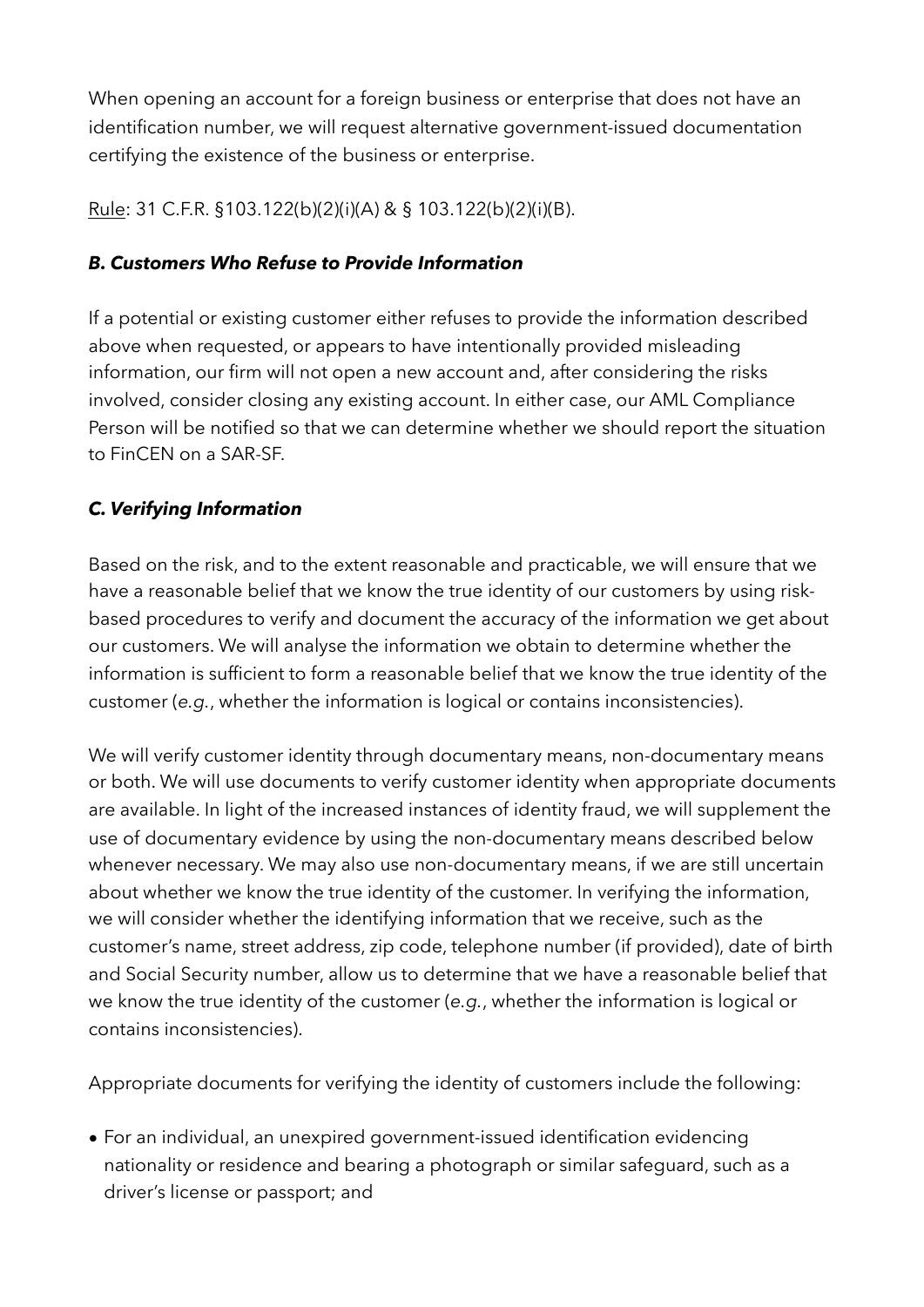• For a person other than an individual, documents showing the existence of the entity, such as certified articles of incorporation, a government-issued business license, a partnership agreement or a trust instrument.

We understand that we are not required to take steps to determine whether the document that the customer has provided to us for identity verification has been validly issued and that we may rely on a government-issued identification as verification of a customer's identity. If, however, we note that the document shows some obvious form of fraud, we must consider that factor in determining whether we can form a reasonable belief that we know the customer's true identity.

We will use the following non-documentary methods of verifying identity:

- Independently verifying the customer's identity through the comparison of information provided by the customer with information obtained from a consumer reporting agency, public database or other source.
- Checking references with other financial institutions.
- Obtaining a financial statement.

We will use non-documentary methods of verification when:

- the customer is unable to present an unexpired government-issued identification document with a photograph or other similar safeguard;
- the firm is unfamiliar with the documents the customer presents for identification verification;
- the customer and firm do not have face-to-face contact; and
- there are other circumstances that increase the risk that the firm will be unable to verify the true identity of the customer through documentary means.

We will verify the information within a reasonable time before or after the account is opened. Depending on the nature of the account and requested transactions, we may refuse to complete a transaction before we have verified the information, or in some instances when we need more time, we may, pending verification, restrict the types of transactions or dollar amount of transactions. If we find suspicious information that indicates possible money laundering, terrorist financing activity, or other suspicious activity, we will, after internal consultation with the firm's AML Compliance Person, file a SAR-SF in accordance with applicable laws and regulations.

We recognize that the risk that we may not know the customer's true identity may be heightened for certain types of accounts, such as an account opened in the name of a corporation, partnership or trust that is created or conducts substantial business in a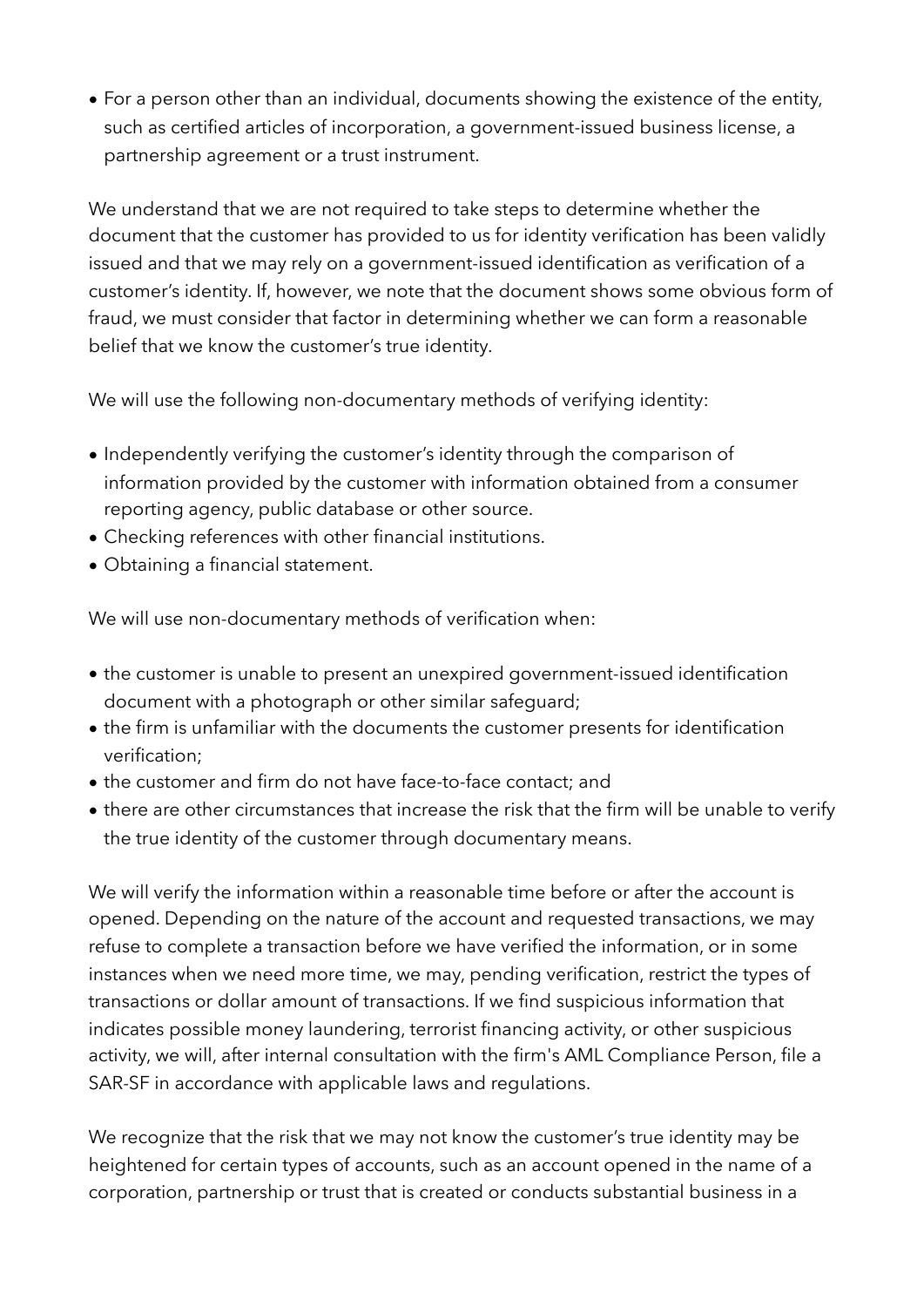jurisdiction that has been designated by the U.S. as a primary money laundering jurisdiction, a terrorist concern, or has been designated as a non-cooperative country or territory. We will identify customers that pose a heightened risk of not being properly identified. We will also take the following additional measures that may be used to obtain information about the identity of the individuals associated with the customer when standard documentary methods prove to be insufficient.

Rule: 31 C.F.R. §103.122(b).

#### **D. Lack of Verification**

When we cannot form a reasonable belief that we know the true identity of a customer. we will do the following:

- I. not open an account;
- II. impose terms under which a customer may conduct transactions while we attempt to verify the customer's identity;
- III. close an account after attempts to verify customer's identity fail; and
- IV. determine whether it is necessary to file a SAR-SF in accordance with applicable laws and regulations.

Rule: 31 C.F.R. §103.122(b)(2)(iii).

#### *E. Record keeping*

We will document our verification, including all identifying information provided by a customer, the methods used and results of verification, and the resolution of any discrepancies identified in the verification process. We will keep records containing a description of any document that we relied on to verify a customer's identity, noting the type of document, any identification number contained in the document, the place of issuance, and if any, the date of issuance and expiration date.

With respect to non-documentary verification, we will retain documents that describe the methods and the results of any measures we took to verify the identity of a customer. We will also keep records containing a description of the resolution of each substantive discrepancy discovered when verifying the identifying information obtained. We will retain records of all identification information for five years after the account has been closed; we will retain records made about verification of the customer's identity for five years after the record is made.

Rule: 31 C.F.R. §103.122(b)(3).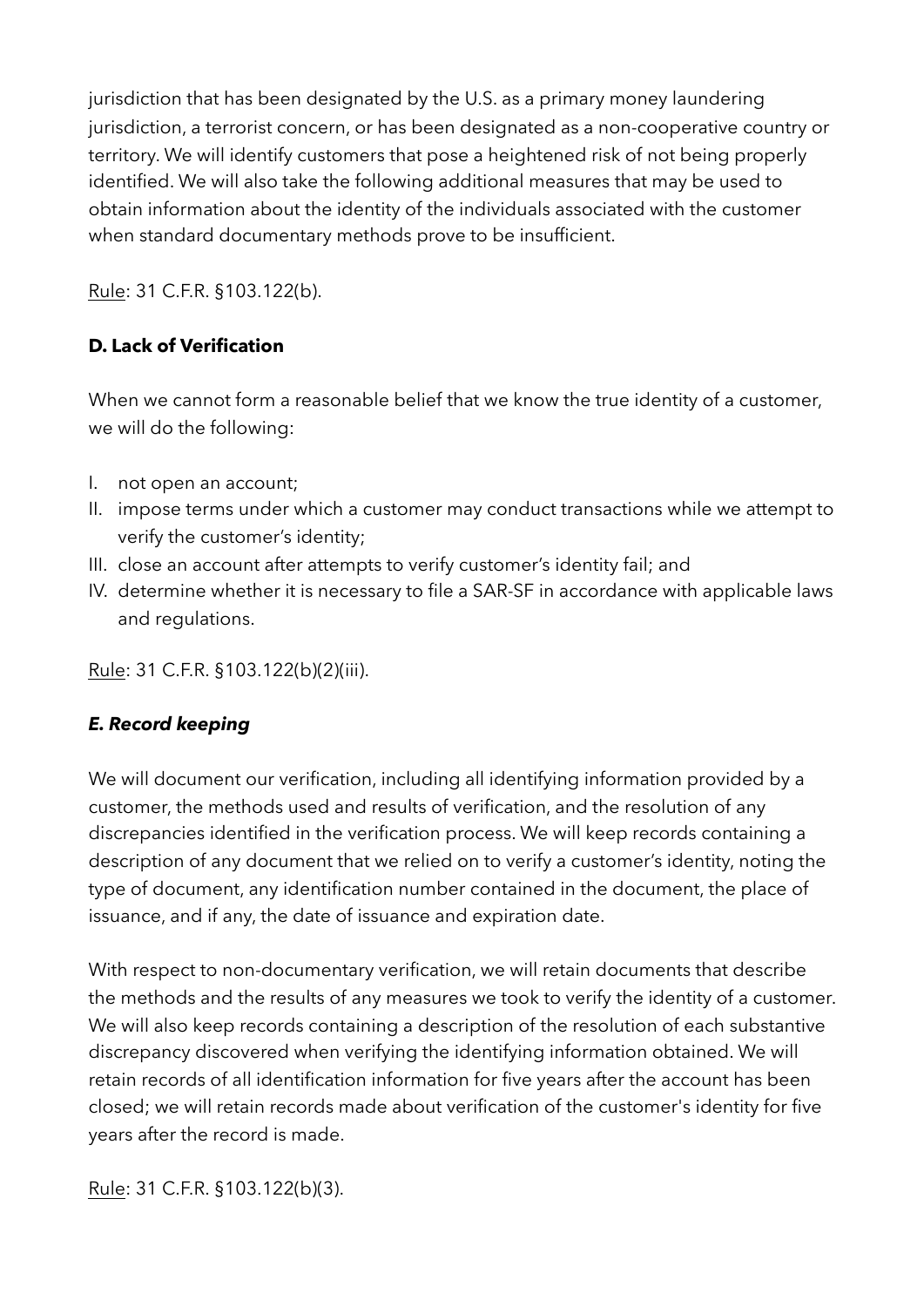#### **F. Comparison with Government-Provided Lists of Terrorists**

At such time as we receive notice that a federal government agency has issued a list of known or suspected terrorists and identified the list as a list for CIP purposes, we will, within a reasonable period of time after an account is opened (or earlier, if required by another federal law or regulation or federal directive issued in connection with an applicable list), determine whether a customer appears on any such list of known or suspected terrorists or terrorist organizations issued by any federal government agency and designated as such by Treasury in consultation with the federal functional regulators. We will follow all federal directives issued in connection with such lists.

We will continue to comply separately with OFAC rules prohibiting transactions with certain foreign countries or their nationals.

Rule: 31 C.F.R. §103.122(b)(4).

#### **G. Notice to Customers**

We will provide notice to customers that the firm is requesting information from them to verify their identities, as required by federal law. We will use the following notice for the customers:

#### **Important Information About Procedures for Opening a New Account**

To help the government fight the funding of terrorism and money laundering activities, federal law requires all financial institutions to obtain, verify, and record information that identifies each person who opens an account.

#### **What this means for you?**

When you open an account, we will ask for your name, address, date of birth and other information that will allow us to identify you. We may also ask to see your driver's license or other identifying documents.

Rule: 31 C.F.R. §103.122(b)(5).

#### *H. Reliance on Another Financial Institution for Identity Verification*

We may, under the following circumstances, rely on the performance by another financial institution (including an affiliate) of some or all of the elements of our CIP with respect to any customer that is opening an account or has established an account or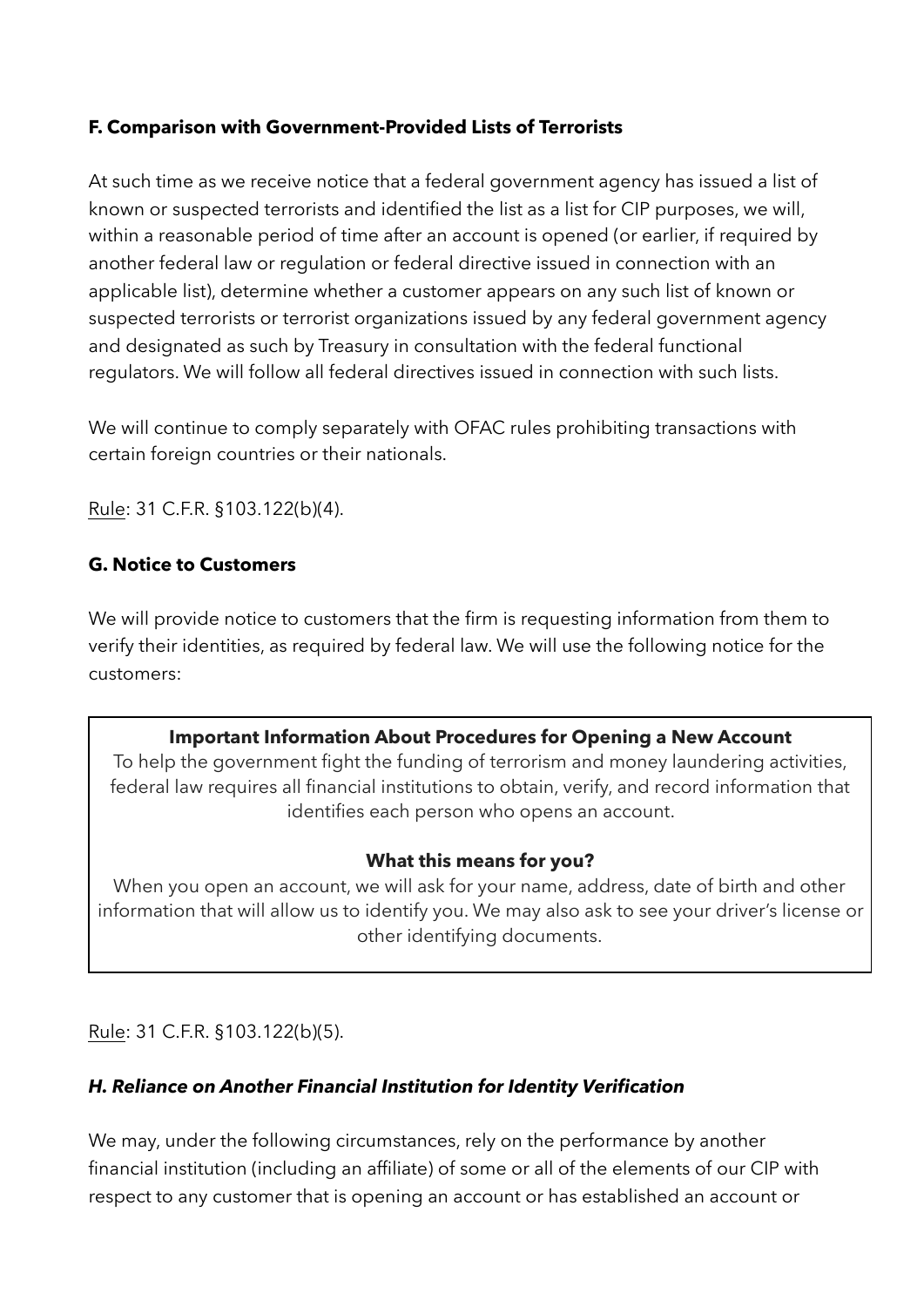similar business relationship with the other financial institution to provide or engage in services, dealings or other financial transactions:

- when such reliance is reasonable under the circumstances
- when the other financial institution is subject to a rule implementing the anti-money laundering compliance program requirements of 31 U.S.C. § 5318(h), and is regulated by a federal functional regulator;
- when the other financial institution has entered into a contract with our firm requiring it to certify annually to us that it has implemented its anti-money laundering program and that it will perform (or its agent will perform) specified requirements of the customer identification program.

## **6. General Customer Due Diligence**

It is important to our AML and SAR-SF reporting program that we obtain sufficient information about each customer to allow us to evaluate the risk presented by that customer and to detect and report suspicious activity. When we open an account for a customer, the due diligence we perform may be in addition to customer information obtained for purposes of our CIP.

For each account meeting the criteria, we will take steps to obtain sufficient customer information to comply with our suspicious activity reporting requirements. Such information should include:

- the customer's business
- the customer's anticipated account activity (both volume and type);
- the source of the customer's funds.

For accounts that we have deemed to be higher risk, we will obtain the following information:

- the purpose of the account;
- the source of funds and wealth;
- the beneficial owners of the accounts;
- the customer's (or beneficial owner's) occupation or type of business;
- financial statements;
- banking references;
- domicile (where the customer's business is organized);
- description of customer's primary trade area and whether international transactions are expected to be routine;
- description of the business operations and anticipated volume of trading;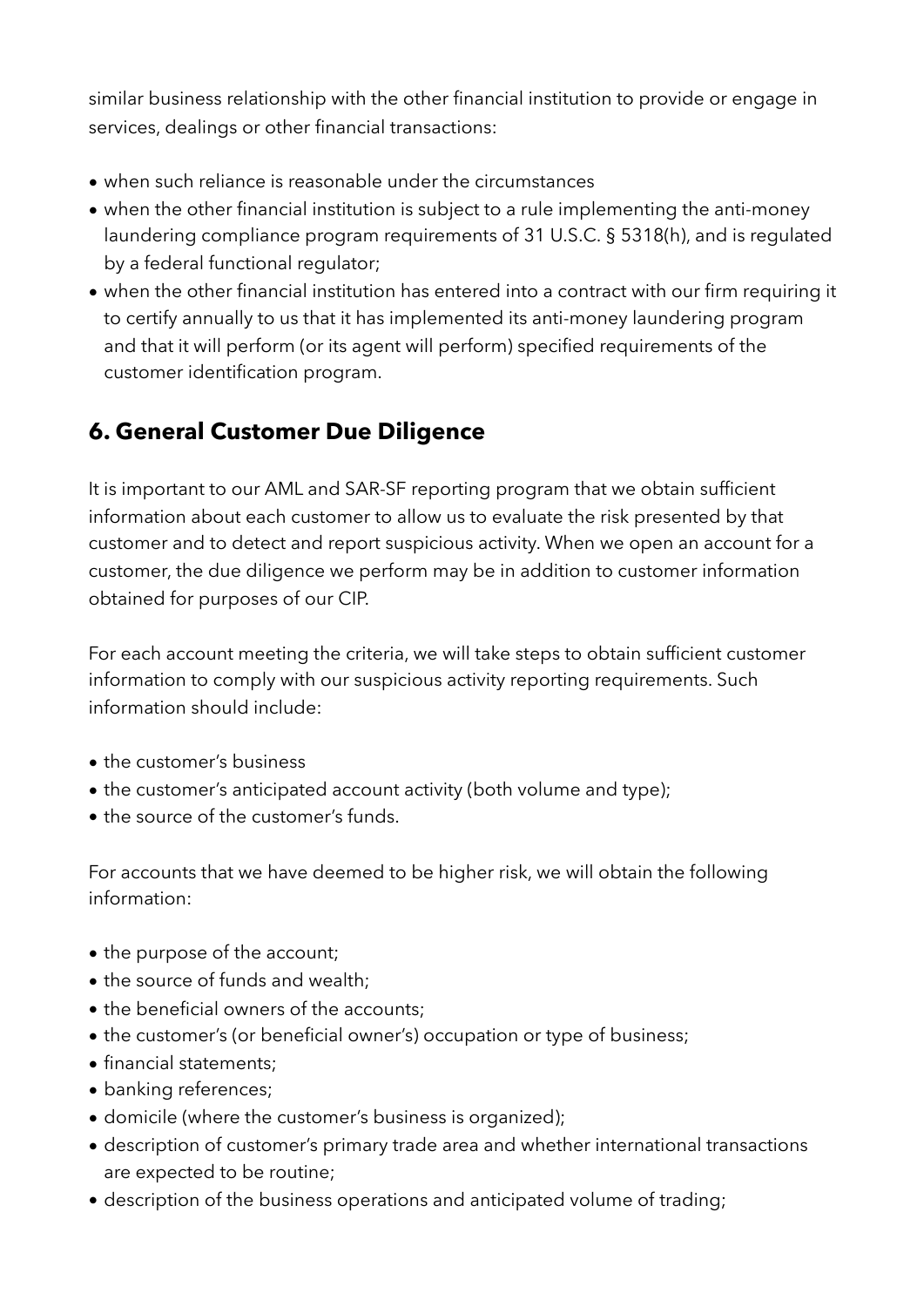• explanations for any changes in account activity.

## **7. Compliance with FinCEN's Issuance of Special Measures Against Foreign Jurisdictions, Financial Institutions or International Transactions of Primary Money Laundering Concern**

If FinCEN issues a final rule imposing a special measure against one or more foreign jurisdictions or financial institutions, classes of international transactions or types of accounts deeming them to be of primary money laundering concern, we understand that we must read FinCEN's final rule and follow any prescriptions or prohibitions contained in that rule. For example, if the final rule deems a certain bank and its subsidiaries (Specified Bank) to be of primary money laundering concerns, a special measure may be a prohibition from opening or maintaining a correspondent account in the United States for, or on behalf of, the Specified Banks. In that case, we will take the following steps:

- We will review our account records, including correspondent account records, to ensure that our accountholders and correspondent accountholders maintain no accounts directly for, or on behalf of, the Specified Banks; and
- We will apply due diligence procedures to our correspondent accounts that are reasonably designed to guard against indirect use of those accounts by the Specified Banks.

## **8. Monitoring Accounts for Suspicious Activity**

We will monitor account activity for unusual size, volume, pattern or type of transactions, taking into account risk factors and red flags that are appropriate to our business. (Red flags are identified in Section 11.b. below.) The AML Compliance Person will be responsible for this monitoring, will review any activity that our monitoring system detects, will determine whether any additional steps are required, will document when and how this monitoring is carried out, and will report suspicious activities to the appropriate authorities.

Rules: 31 C.F.R. §103.19; FINRA Rule 3310(a).

#### *A. Emergency Notification to Law Enforcement by Telephone*

In situations involving violations that require immediate attention, such as terrorist financing or ongoing money laundering schemes, we will immediately call an appropriate law enforcement authority. If a customer or company appears on OFAC's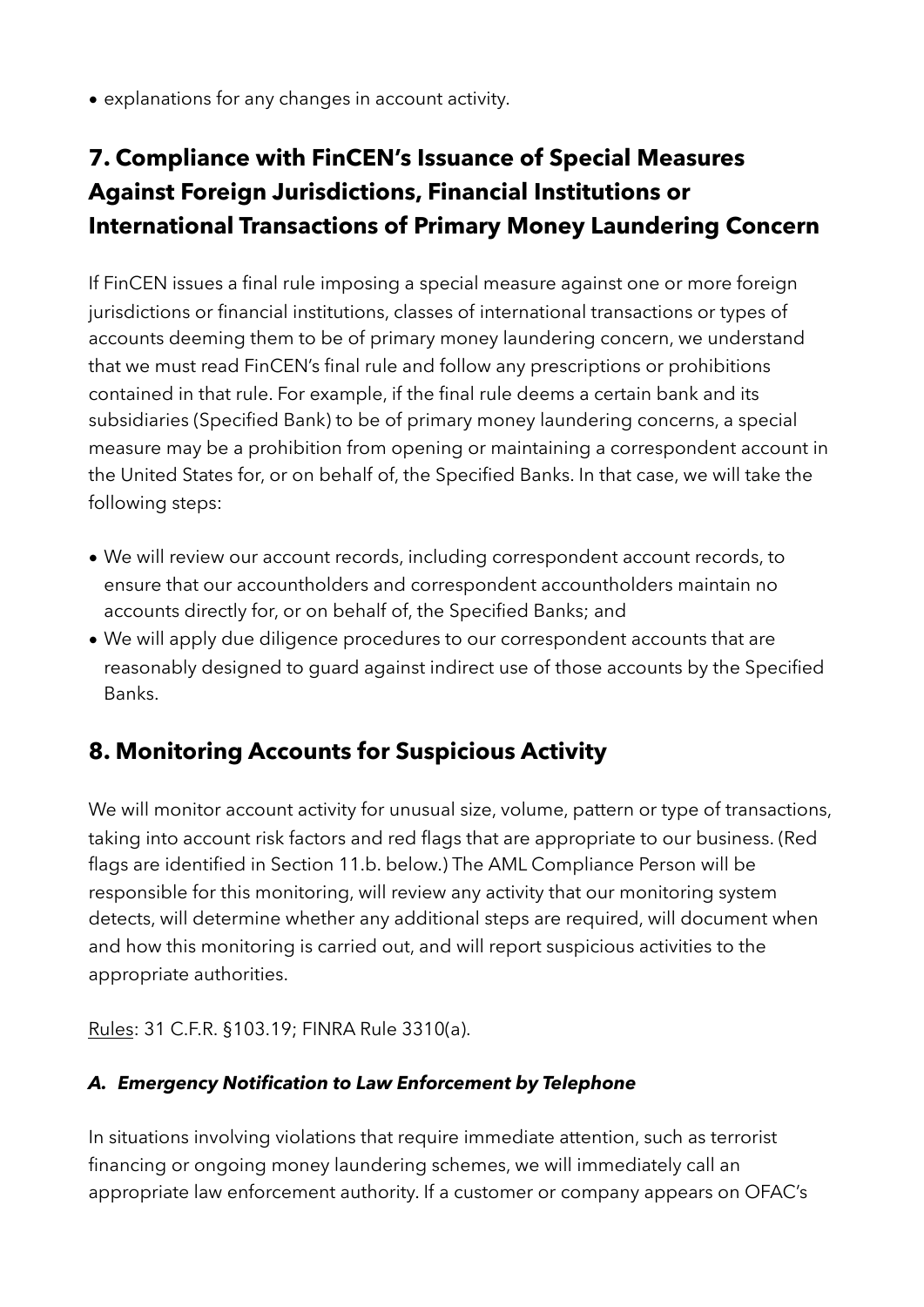SDN list, we will call the OFAC Hotline at (800) 540-6322. Other contact numbers we will use are: FinCEN's Financial Institutions Hotline ((866) 556-3974) (especially to report transactions relating to terrorist activity), local U.S. Attorney's office 208 334 2400, local FBI office 208 344 7843 and local SEC office 208 332 8020 (to voluntarily report such violations to the SEC in addition to contacting the appropriate law enforcement authority). If we notify the appropriate law enforcement authority of any such activity, we must still file a timely SAR-SF.

Although we are not required to, in cases where we have filed a SAR-SF that may require immediate attention by the SEC, we may contact the SEC via the SEC SAR Alert Message Line at (202) 551-SARS (7277) to alert the SEC about the filing. We understand that calling the SEC SAR Alert Message Line does not alleviate our obligations to file a SAR-SF or notify an appropriate law enforcement authority.

Rule: 31 C.F.R. § 103.19.

#### *B. Red Flags*

Red flags that signal possible money laundering or terrorist financing include, but are not limited to:

#### *Customers – Insufficient or Suspicious Information*

- Provides unusual or suspicious identification documents that cannot be readily verified.
- Reluctant to provide complete information about nature and purpose of business, prior banking relationships, anticipated account activity, officers and directors or business location.
- Refuses to identify a legitimate source for funds or information is false, misleading or substantially incorrect.
- Background is questionable or differs from expectations based on business activities.
- Customer with no discernible reason for using the firm's service.

#### *Efforts to Avoid Reporting and Record keeping*

- Reluctant to provide information needed to file reports or fails to proceed with transaction.
- Tries to persuade an employee not to file required reports or not to maintain required records.
- "Structures" deposits, withdrawals or purchase of monetary instruments below a certain amount to avoid reporting or record keeping requirements.
- Unusual concern with the firm's compliance with government reporting requirements and firm's AML policies.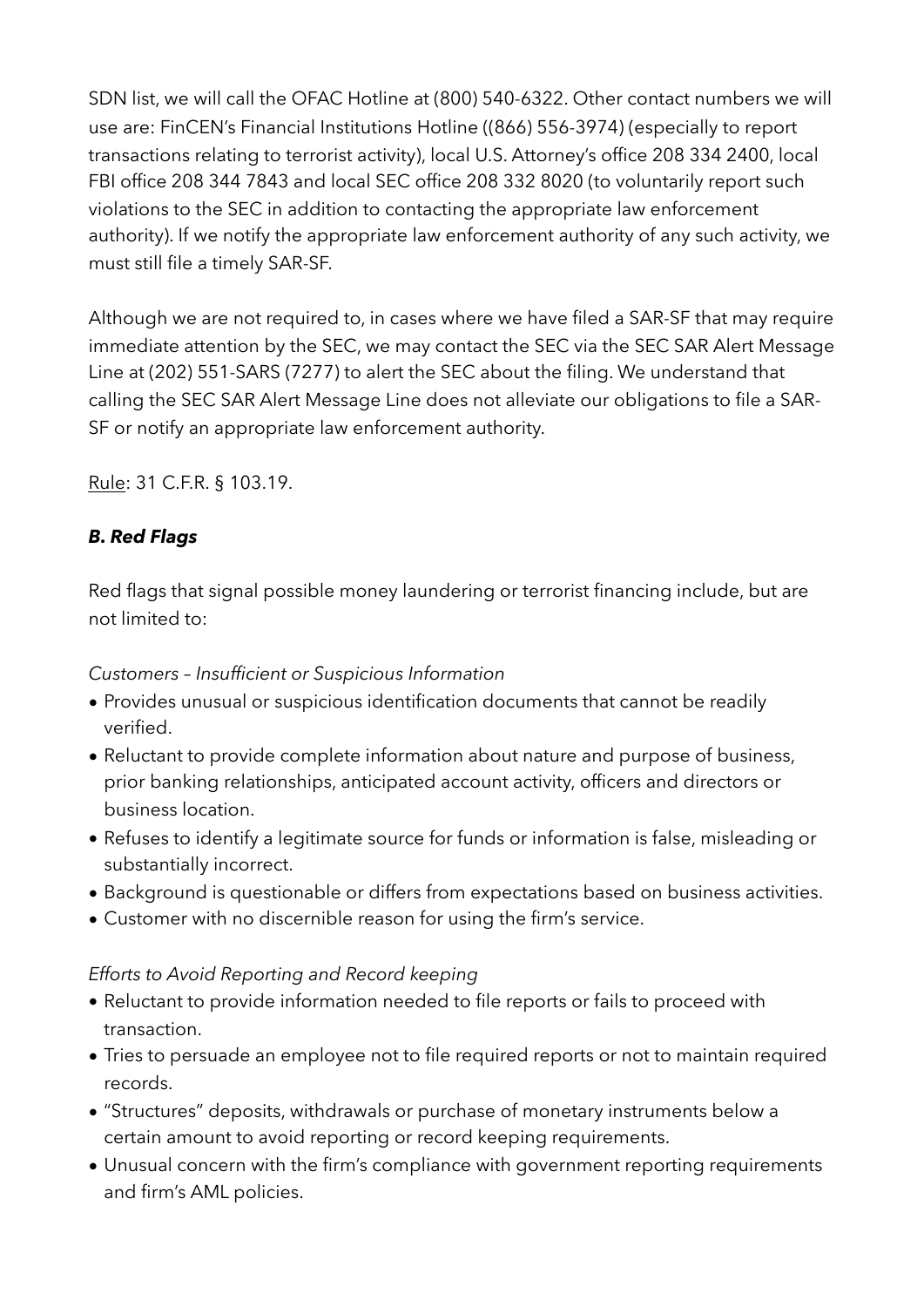#### *Certain Funds Transfer Activities*

- Wire transfers to/from financial secrecy havens or high-risk geographic location without an apparent business reason.
- Many small, incoming wire transfers or deposits made using checks and money orders. Almost immediately withdrawn or wired out in manner inconsistent with customer's business or history. May indicate a Ponzi scheme.
- Wire activity that is unexplained, repetitive, unusually large or shows unusual patterns or with no apparent business purpose.

#### *Certain Securities Transactions*

- Customer engages in prearranged or other non-competitive trading, including wash or cross trades of illiquid securities.
- Two or more accounts trade an illiquid stock suddenly and simultaneously.
- Customer journals securities between unrelated accounts for no apparent business reason.
- Customer has opened multiple accounts with the same beneficial owners or controlling parties for no apparent business reason.
- Customer transactions include a pattern of receiving stock in physical form or the incoming transfer of shares, selling the position and wiring out proceeds.
- Customer's trading patterns suggest that he or she may have inside information.

#### *Transactions Involving Penny Stock Companies*

- Company has no business, no revenues and no product.
- Company has experienced frequent or continuous changes in its business structure.
- Officers or insiders of the issuer are associated with multiple penny stock issuers.
- Company undergoes frequent material changes in business strategy or its line of business.
- Officers or insiders of the issuer have a history of securities violations.
- Company has not made disclosures in SEC or other regulatory filings.
- Company has been the subject of a prior trading suspension.

#### *Other Suspicious Customer Activity*

- Unexplained high level of account activity with very low levels of securities transactions.
- Funds deposits for purchase of a long-term investment followed shortly by a request to liquidate the position and transfer the proceeds out of the account.
- Law enforcement subpoenas.
- Large numbers of securities transactions across a number of jurisdictions.
- Buying and selling securities with no purpose or in unusual circumstances (*e.g.*, churning at customer's request).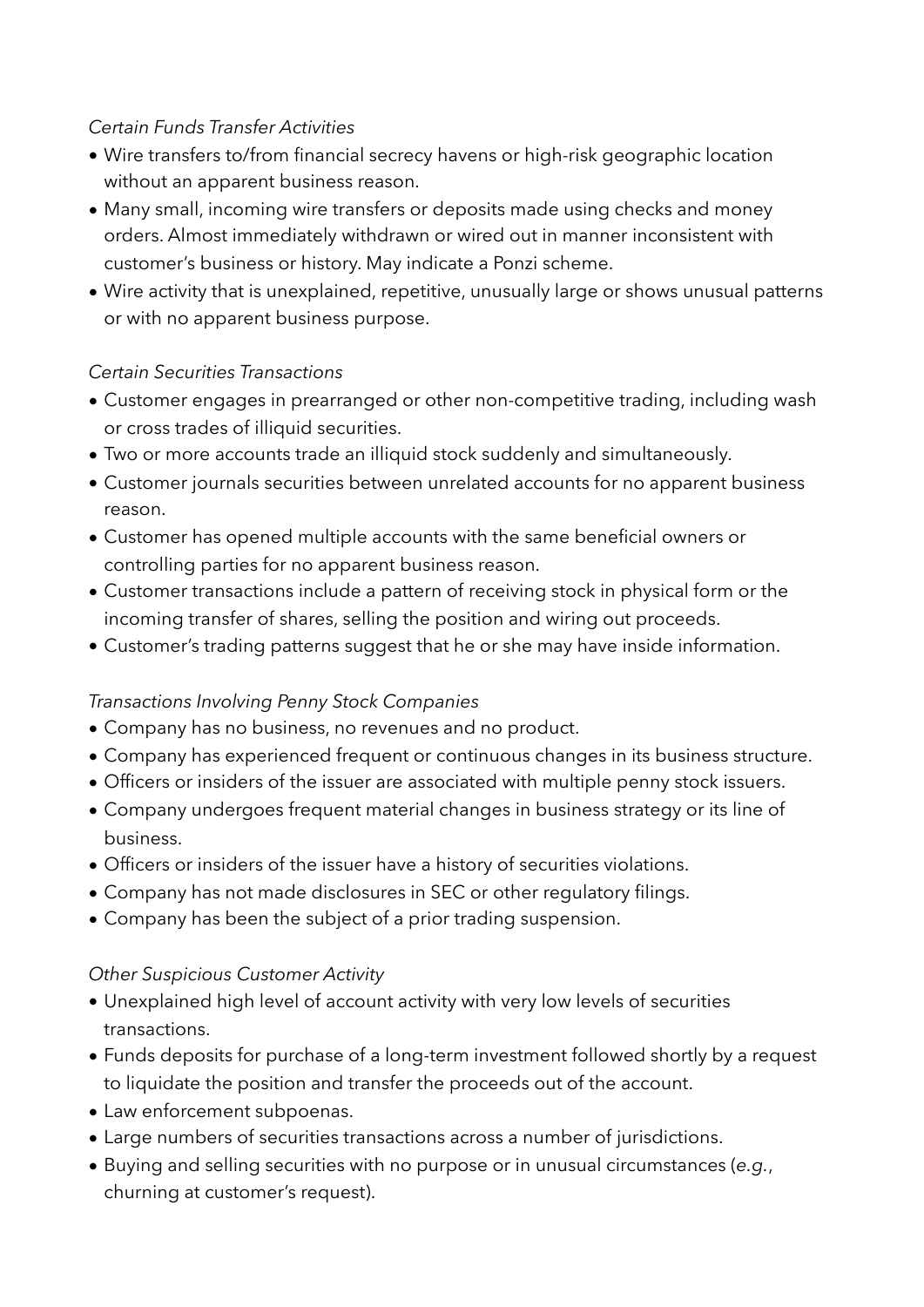- Payment by third-party check or money transfer without an apparent connection to the customer.
- Payments to third-party without apparent connection to customer.
- No concern regarding the cost of transactions or fees (*i.e.*, surrender fees, higher than necessary commissions, etc.).

#### **C. Responding to Red Flags and Suspicious Activity**

When an employee of the firm detects any red flag, or other activity that may be suspicious, he or she will notify AML Compliance Person. Under the direction of the AML Compliance Person, the firm will determine whether or not and how to further investigate the matter. This may include gathering additional information internally or from third-party sources, contacting the government, freezing the account and/or filing a SAR-SF.

## **9. Suspicious Transactions and BSA Reporting**

We will file SAR-SFs with FinCEN for any transactions (including deposits and transfers) conducted or attempted by, at or through our firm involving \$5,000 or more of funds or assets (either individually or in the aggregate) where we know, suspect or have reason to suspect:

- the transaction involves funds derived from illegal activity or is intended or conducted in order to hide or disguise funds or assets derived from illegal activity as part of a plan to violate or evade federal law or regulation or to avoid any transaction reporting requirement under federal law or regulation;
- the transaction is designed, whether through structuring or otherwise, to evade any requirements of the BSA regulations;
- the transaction has no business or apparent lawful purpose or is not the sort in which the customer would normally be expected to engage, and after examining the background, possible purpose of the transaction and other facts, we know of no reasonable explanation for the transaction; or
- the transaction involves the use of the firm to facilitate criminal activity.

We will also file a SAR-SF and notify the appropriate law enforcement authority in situations involving violations that require immediate attention, such as terrorist financing or ongoing money laundering schemes. In addition, although we are not required to, we may contact that SEC in cases where a SAR-SF we have filed may require immediate attention by the SEC. *See* Section 11 for contact numbers. We also understand that, even if we notify a regulator of a violation, unless it is specifically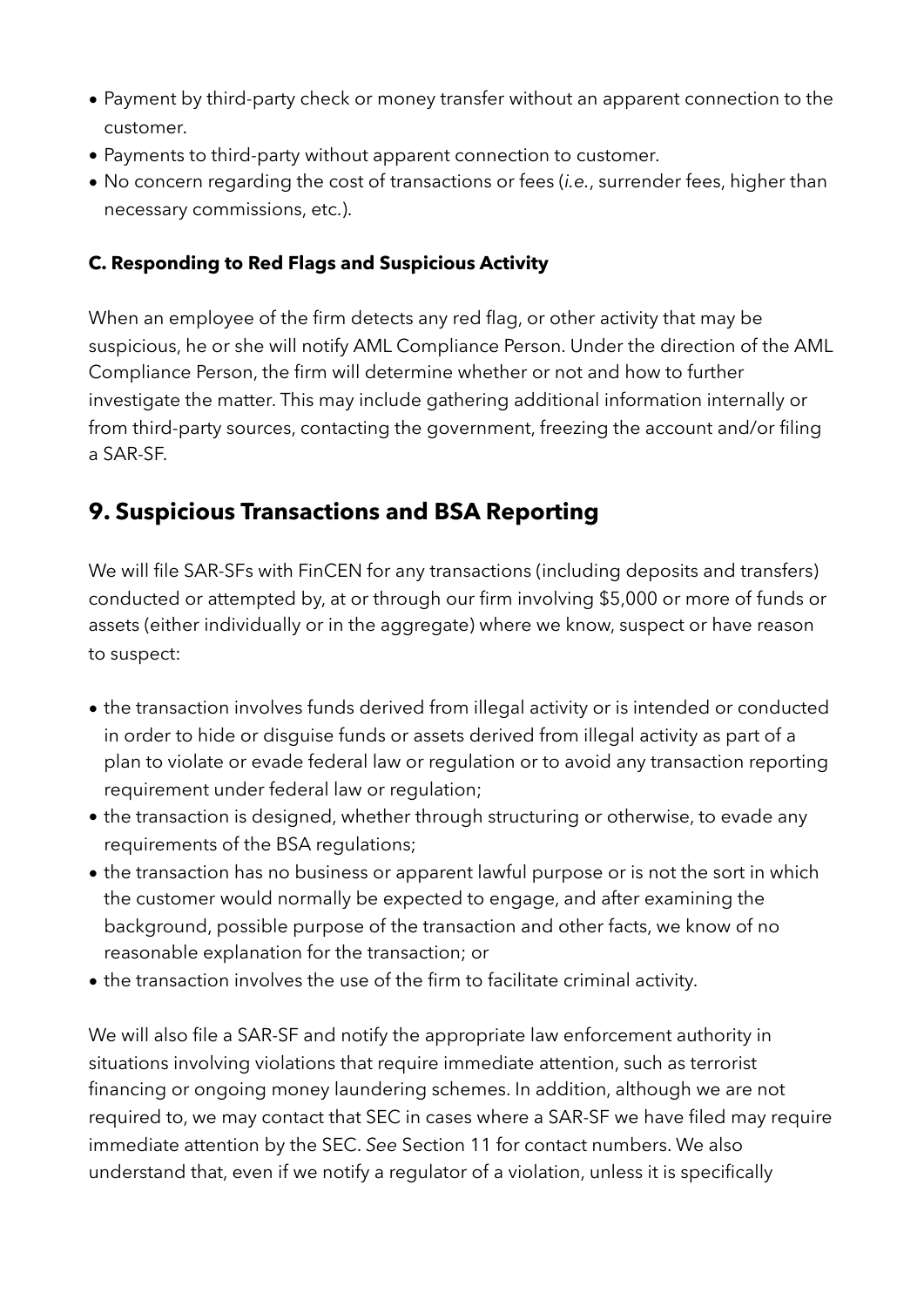covered by one of the exceptions in the SAR rule, we must file a SAR-SF reporting the violation.

We may file a voluntary SAR-SF for any suspicious transaction that we believe is relevant to the possible violation of any law or regulation but that is not required to be reported by us under the SAR rule. It is our policy that all SAR-SFs will be reported regularly to the Board of Directors and appropriate senior management, with a clear reminder of the need to maintain the confidentiality of the SAR-SF.

We will report suspicious transactions by completing a SAR-SF, and we will collect and maintain supporting documentation as required by the BSA regulations. We will file a SAR-SF no later than 30 calendar days after the date of the initial detection of the facts that constitute a basis for filing a SAR-SF. If no suspect is identified on the date of initial detection, we may delay filing the SAR-SF for an additional 30 calendar days pending identification of a suspect, but in no case will the reporting be delayed more than 60 calendar days after the date of initial detection. The phrase "initial detection" does not mean the moment a transaction is highlighted for review. The 30-day (or 60-day) period begins when an appropriate review is conducted and a determination is made that the transaction under review is "suspicious" within the meaning of the SAR requirements. A review must be initiated promptly upon identification of unusual activity that warrants investigation.

We will retain copies of any SAR-SF filed and the original or business record equivalent of any supporting documentation for five years from the date of filing the SAR-SF. We will identify and maintain supporting documentation and make such information available to FinCEN, any other appropriate law enforcement agencies, federal or state securities regulators or SROs upon request.

We will not notify any person involved in the transaction that the transaction has been reported, except as permitted by the BSA regulations. We understand that anyone who is subpoenaed or required to disclose a SAR-SF or the information contained in the SAR-SF will, except where disclosure is requested by FinCEN, the SEC, or another appropriate law enforcement or regulatory agency, or an SRO registered with the SEC, decline to produce the SAR-SF or to provide any information that would disclose that a SAR-SF was prepared or filed. We will notify FinCEN of any such request and our response.

Rules: 31 C.F.R. §103.19, FINRA Rule 3310(a).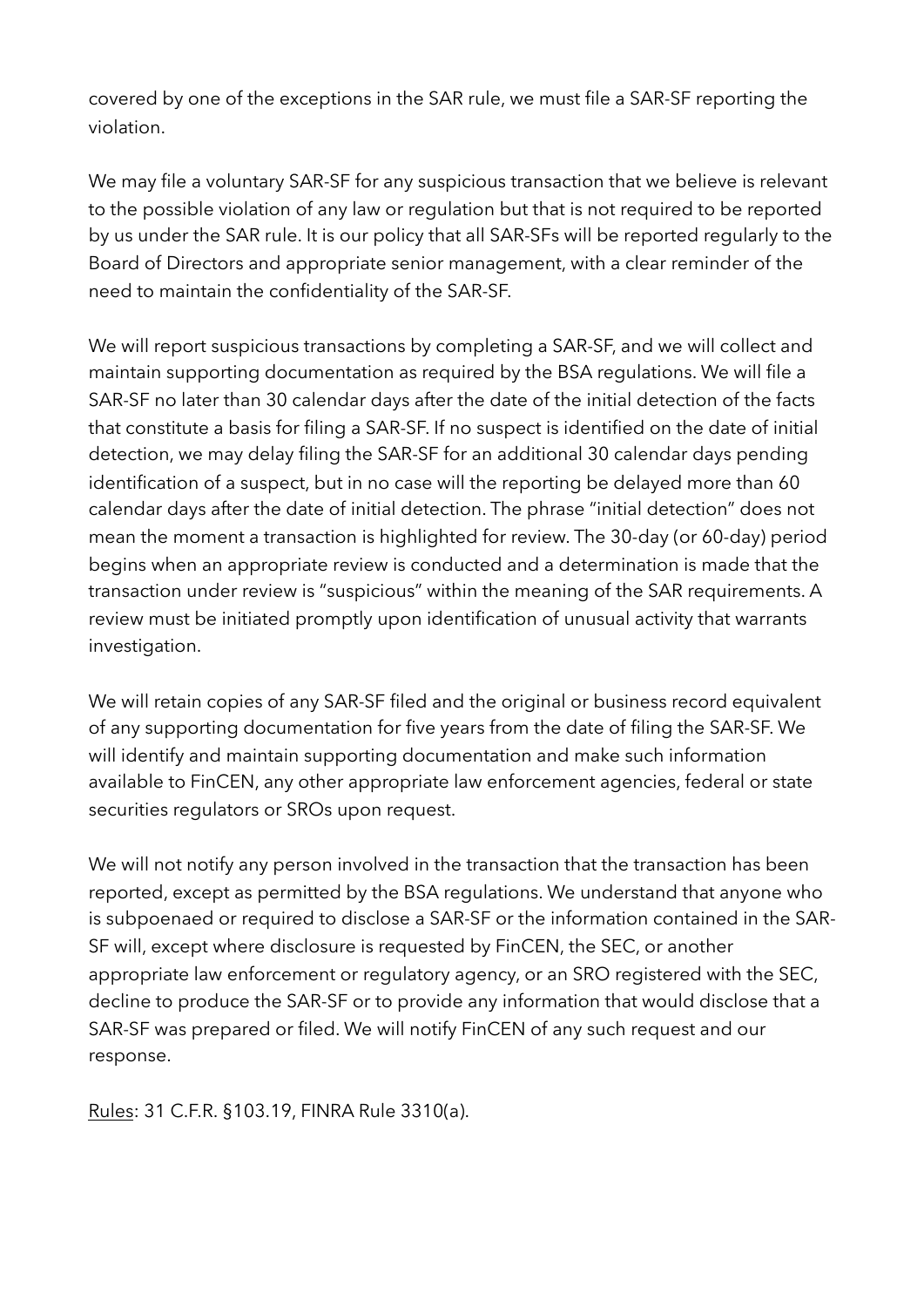## **9. AML Record keeping**

#### **A. Responsibility for Required AML Records and SAR-SF Filing**

Our AML Compliance Person and his or her designee will be responsible for ensuring that AML records are maintained properly and that SAR-SFs are filed as required. In addition, as part of our AML program, our firm will create and maintain SAR-SFs, CTRs, CMIRs, FBARs, and relevant documentation on customer identity and verification and funds transmittals. We will maintain SAR-SFs and their accompanying documentation for at least five years. We will keep other documents according to existing BSA and other record keeping requirements, including certain SEC rules that require six-year retention periods (*e.g*., Exchange Act Rule 17a-4(a) requiring firms to preserve for a period of not less than six years, all records required to be retained by Exchange Act Rule 17a-3(a)(1)- (3), (a)(5), and (a)(21)-(22) and Exchange Act Rule 17a-4(e)(5) requiring firms to retain for six years account record information required pursuant to Exchange Act Rule 17a-3(a)  $(17)$ ).

#### **B. SAR-SF Maintenance and Confidentiality**

We will hold SAR-SFs and any supporting documentation confidential. We will not inform anyone outside of FinCEN, the SEC, an SRO registered with the SEC or other appropriate law enforcement or regulatory agency about a SAR-SF. We will refuse any subpoena requests for SAR-SFs or for information that would disclose that a SAR-SF has been prepared or filed and immediately notify FinCEN of any such subpoena requests that we receive. *See* Section 11 for contact numbers. We will segregate SAR-SF filings and copies of supporting documentation from other firm books and records to avoid disclosing SAR-SF filings. Our AML Compliance Person will handle all subpoenas or other requests for SAR-SFs.

We may share information with another financial institution about suspicious transactions in order to determine whether we will jointly file a SAR according to the provisions of Section 3.d. In cases in which we file a joint SAR for a transaction that has been handled both by us and another financial institution, both financial institutions will maintain a copy of the filed SAR.

Rules: 31 C.F.R. §103.19(e); 67 Fed. Reg. 44048, 44054 (July 1, 2002).

## **10. Training Programs**

We will develop ongoing employee training under the leadership of the AML Compliance Person and senior management. Our training will occur on at least an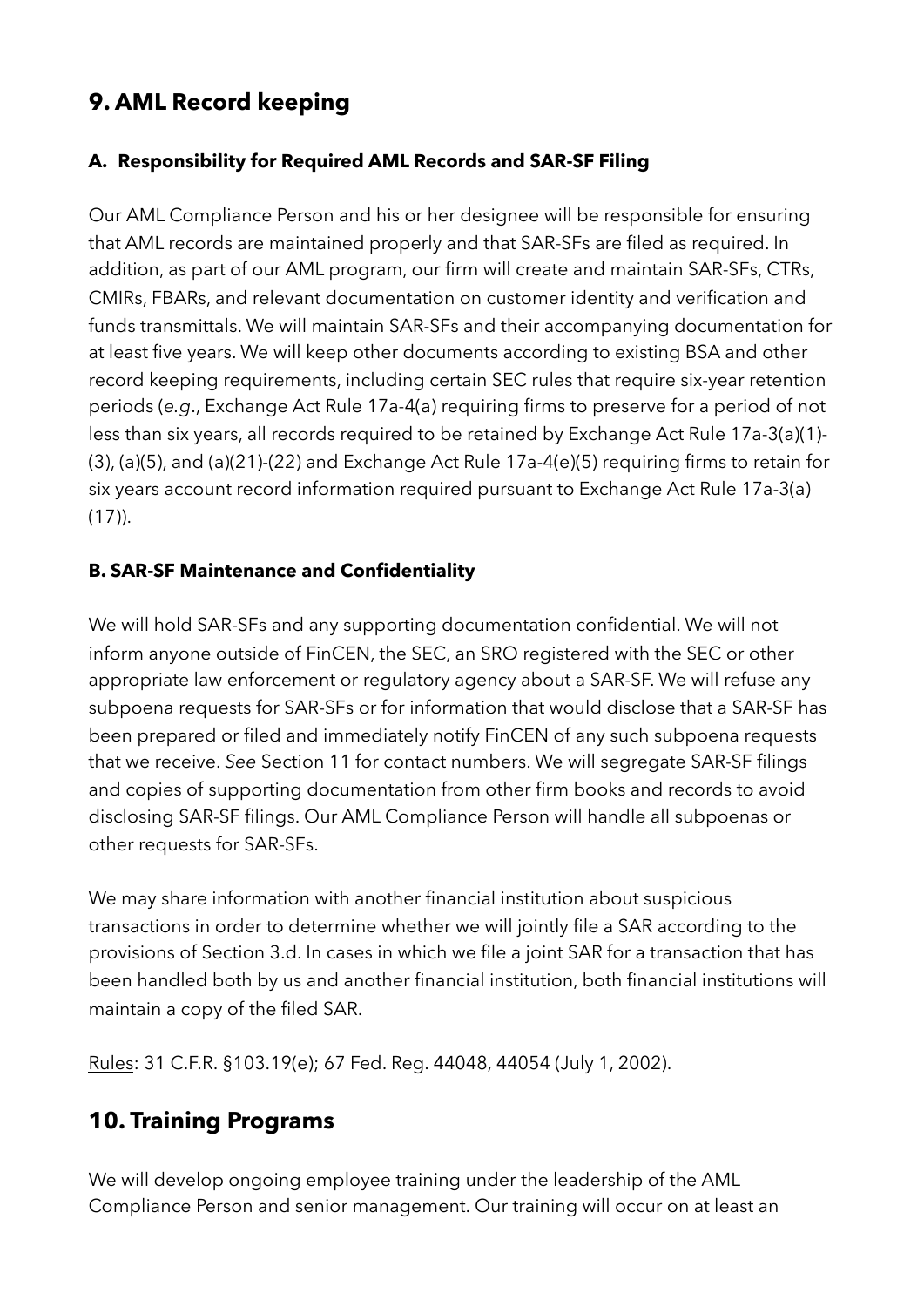annual basis. It will be based on our firm's size, its customer base, and its resources and be updated as necessary to reflect any new developments in the law.

Our training will include, at a minimum: (1) how to identify red flags and signs of money laundering that arise during the course of the employees' duties; (2) what to do once the risk is identified (including how, when and to whom to escalate unusual customer activity or other red flags for analysis and, where appropriate, the filing of SAR-SFs); (3) what employees' roles are in the firm's compliance efforts and how to perform them; (4) the firm's record retention policy; and (5) the disciplinary consequences (including civil and criminal penalties) for non-compliance with the BSA.

We will develop training in our firm, or contract for it. Delivery of the training may include educational pamphlets, videos, intranet systems, in-person lectures and explanatory memos. We will maintain records to show the persons trained, the dates of training and the subject matter of their training.

We will review our operations to see if certain employees, such as those in compliance, margin and corporate security, require specialised additional training. Our written procedures will be updated to reflect any such changes.

Rule: FINRA Rule 3310.

## **11. Monitoring Employee Conduct and Accounts**

We will subject employee accounts to the same AML procedures as customer accounts, under the supervision of the AML Compliance Person. We will also review the AML performance of supervisors, as part of their annual performance review. The AML Compliance Person's accounts will be reviewed by the management

Rules: 31 C.F.R. §§ 103.19, 103.120; FINRA Rule 3310.

## **12. Confidential Reporting of AML Non-Compliance**

Employees will promptly report any potential violations of the firm's AML compliance program to the AML Compliance Person, unless the violations implicate the AML Compliance Person, in which case the employee shall report to DEEPAK PRASHAR. Such reports will be confidential, and the employee will suffer no retaliation for making them.

Rules: 31 C.F.R. § 103.120; FINRA Rule 3310.